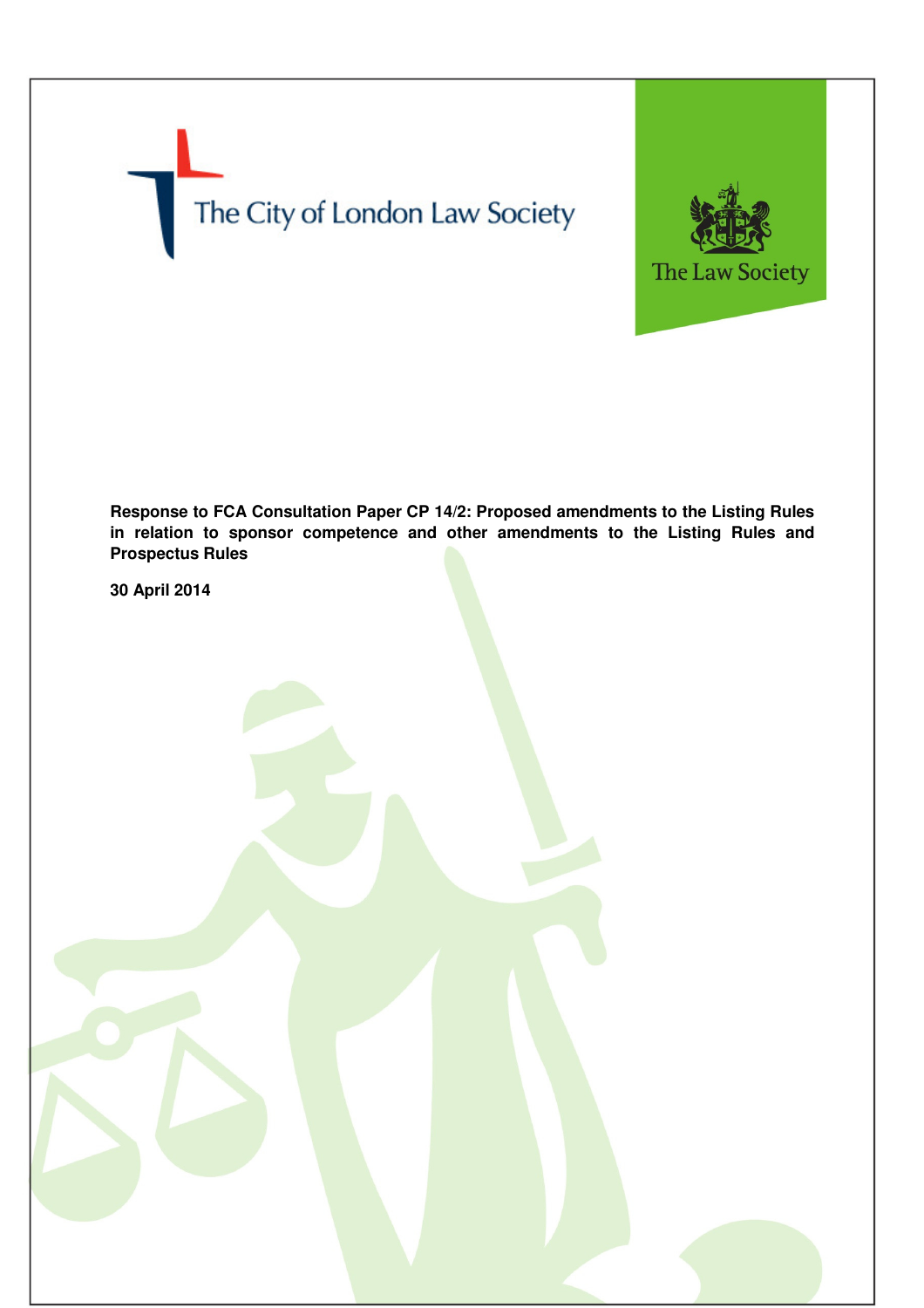# **Introduction**

This response has been prepared jointly by the Listing Rules Joint Working Party of the Company Law Committees of the Law Society of England and Wales and the City of London Law Society.

The Law Society of England and Wales is the representative body of over 120,000 solicitors in England and Wales. The Society negotiates on behalf of the profession and makes representations to regulators and Government in both the domestic and European arena. This response has been prepared on behalf of the Law Society by members of the Company Law **Committee** 

The City of London Law Society ("**CLLS"**) represents approximately 13,000 City lawyers through individual and corporate membership including some of the largest international law firms in the world. These law firms advise a variety of clients from multinational companies and financial institutions to Government departments, often in relation to complex, multi-jurisdictional legal issues. The CLLS responds to a variety of consultations on issues of importance to its members through its 17 specialist committees.

The Listing Rules Joint Working Party is made up of senior and specialist corporate lawyers from both the Law Society and the CLLS who have a particular focus on the Listing Rules (LR) and the UK Listing Regime.

We set out below our responses to the questions set out in Annex 4 of the Financial Conduct Authority (FCA) consultation paper 'CP 14/2: Proposed amendments to the Listing Rules in relation to sponsor competence and other amendments to the Listing Rules and Prospectus Rules'.

# **Annex 4**

### **List of Questions**

### **DETAILS OF THE SPONSOR COMPETENCE PROPOSALS**

**Q1: Do you agree that prior relevant sponsor experience (evidenced by a sponsor declaration submitted to the FCA) should be a measure of sponsor competence (LR8.6.7R(1))?** 

Yes.

### **Q2: Do you agree that a timeframe of three years is appropriate (LR 8.6.7 R(1))?**

Yes.

As a general observation, we note that the consultation paper does not state when the proposed new competency regime will come into effect. We suggest that the implementation date should be set so as to give sponsors an appropriate transitional period to put in place the necessary arrangements to comply with the new competency requirements. Sponsors will be best placed to comment on the period needed.

# **Q3: Do you agree with the approach for new applicants as set out in LR 8.6.7AG taking into account the guidance set out in the Procedural Note in Annex 1?**

Yes.

# **Q4: Do you agree with the proposed new guidance in LR8.7.26AG?**

Yes.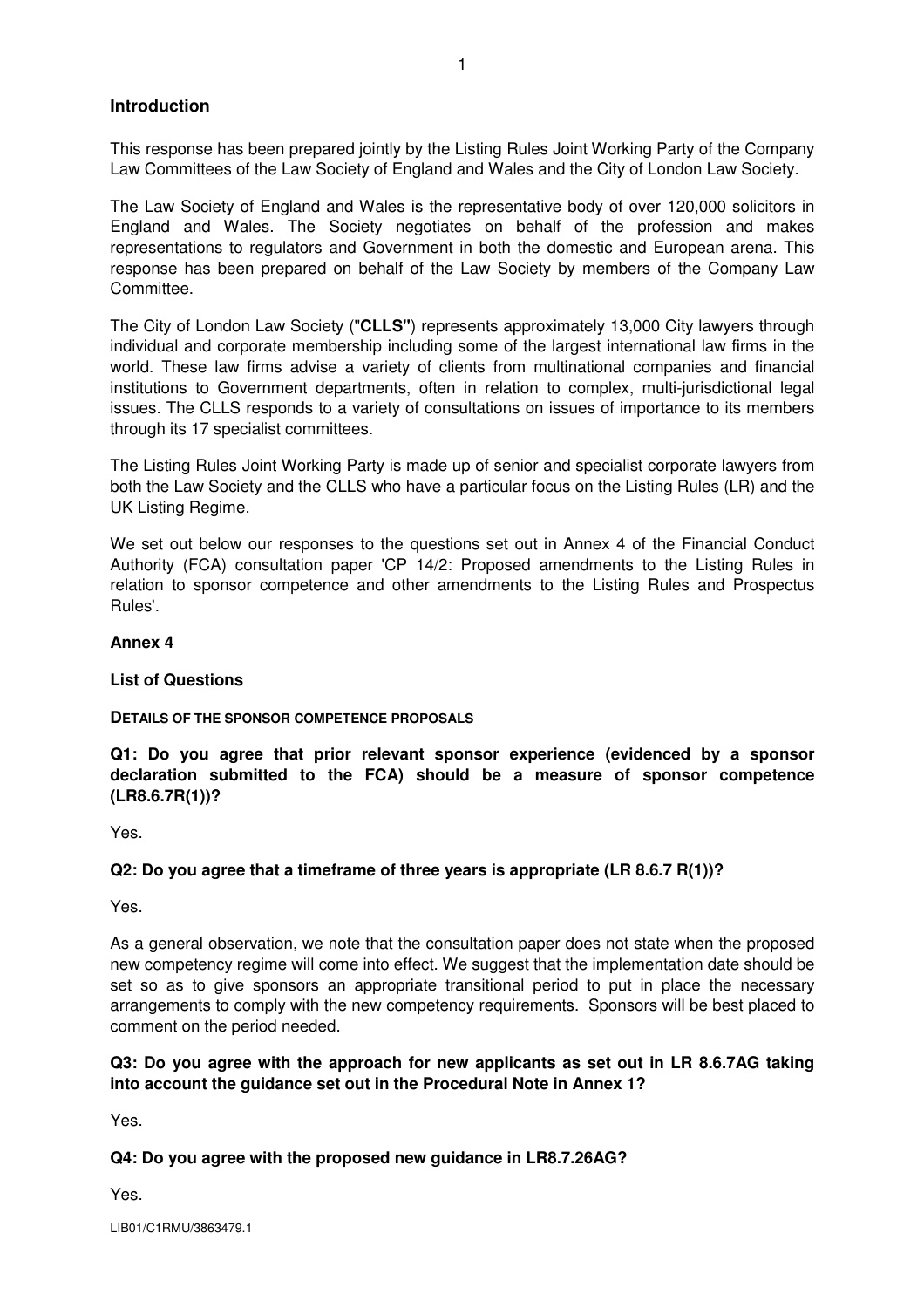Yes.

**Q6: Does the proposed approach in LR 8.6.12(19)R and the Technical Note as set out in Annex 1 provide sufficient flexibility for sponsors?** 

Yes.

**Q7: Do you agree that, as part of the assessment of competence, a sponsor should have a sufficient number of staff who meet, as a minimum, the competency sets within LR 8.6.7R 2(b)?** 

Yes.

**Q8: Do you agree that the adequacy of resources obligation (LR 8.6.7R (2) (a) and (b) should apply on an ongoing basis?** 

Yes.

**Q9: Do you agree with our overall proposal to make the systems and controls provisions in LR 8.6.12G into a Rule (LR 8.6.12R)?** 

Yes.

**Q10: Do you agree that the additional provisions to LR 8.6.12R will ensure that a sponsor assesses staff against an adopted competence framework?** 

Yes.

# **Q11: Do you agree with our proposals for key contacts as set out in LR 8.6.7R(2)(c), LR8.6.7 DG, LR8.6.19R and LR8.6.20G?**

We note the FCA's concerns relating to the quality of its interactions with key contacts at sponsor firms and can understand the requirement for discussions on key issues concerning premium listed companies to be conducted with technically competent and experienced members of sponsor firms. However, we assume that the FCA is not intending that all communications with the FCA should need to be made by the designated key contacts. For example, it would generally be more practical for junior members of the sponsor service team to liaise with the FCA in relation to administrative queries and for 'key contacts' who may often be more senior members of the relevant firm to be the contacts for key issues or technical points. It would be helpful if the FCA would clarify this point in the proposed procedural note.

# **Q12: Do you agree with the FCA's proposal to consider applications for sponsor approval for the provision of sponsor services to premium investment companies only?**

Yes.

**Q13: Do you agree with the proposal to assess competence to provide sponsor services to premium investment companies against a different competency framework?** 

Yes.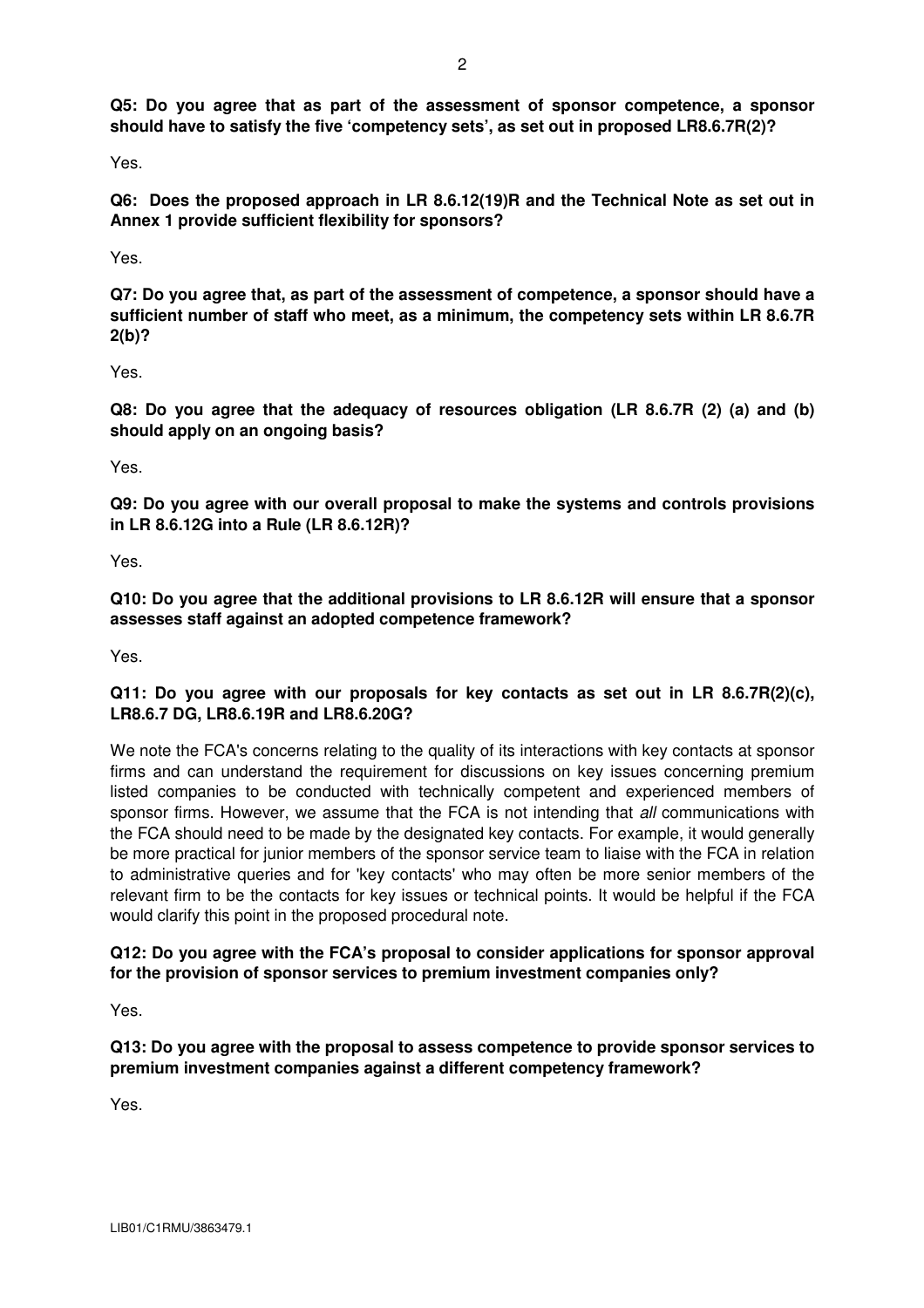Yes.

# **Q15: Do you agree that the proposed Procedural Note provides sufficient guidance to support the proposed amendments to LR8.6R?**

Overall, yes, but it would be helpful if the FCA could clarify the extent to which sponsors should keep records of their compliance with the competency requirements. In paragraph b of the Procedural Note ('Does the UKLA Department require us to submit a competence framework for comment or approval?), the FCA acknowledges that a sponsor will assess its staff against its competency framework and that the conclusions will be acknowledged in its annual notification. The FCA also notes that it would expect sponsors to keep records of this assessment to allow the FCA to assess compliance with the regime. It would be helpful if the FCA would clarify in its procedural note what records it has in mind and whether this will necessitate conducting regular assessments and completing checklists throughout the year or whether it will be sufficient for records to be made at the time that the sponsor conducts its review of competency before completing and submitting its annual notification. Clearly, the former approach will be more costly and time consuming for firms and we suggest that, provided that sponsors are complying with their competency framework, records should only be required to evidence the 'competency confirmations' provided in the annual notification to the FCA.

Please also refer to our response to Q11 for further comments on the procedural note.

# **Q16: Do you agree with the proposed amendment to the definition of a class 1 circular?**

Yes.

**Q17: Do you agree with the proposed change to LR5.6.15 G (4) so that it refers to a 'declaration' rather than a 'statement'?** 

Yes.

**Q18: Do you have any comments on the minor changes to LR 8.1.1R, LR 8.1.1AR, LR 8.6.12R, LR 8.7.1AR and LR 8.7.8R?** 

No.

**Q19: Do you agree with the proposed changes to LR 11 Annex 1 8 (1) (b) and LR8.2.1R (15)?** 

Yes.

**Q20: Do you agree with the proposal to include the LR 10.5.4R supplementary circular within LR 8.2.1R(2) and LR 8.4.11R?** 

Yes.

**Q21: Do you have any comments on the minor changes we have proposed in relation to the above rules?** 

No.

**Q22: Do you agree with the proposed amendments to LR 8.6.12 R(6) and (7)?** 

Yes.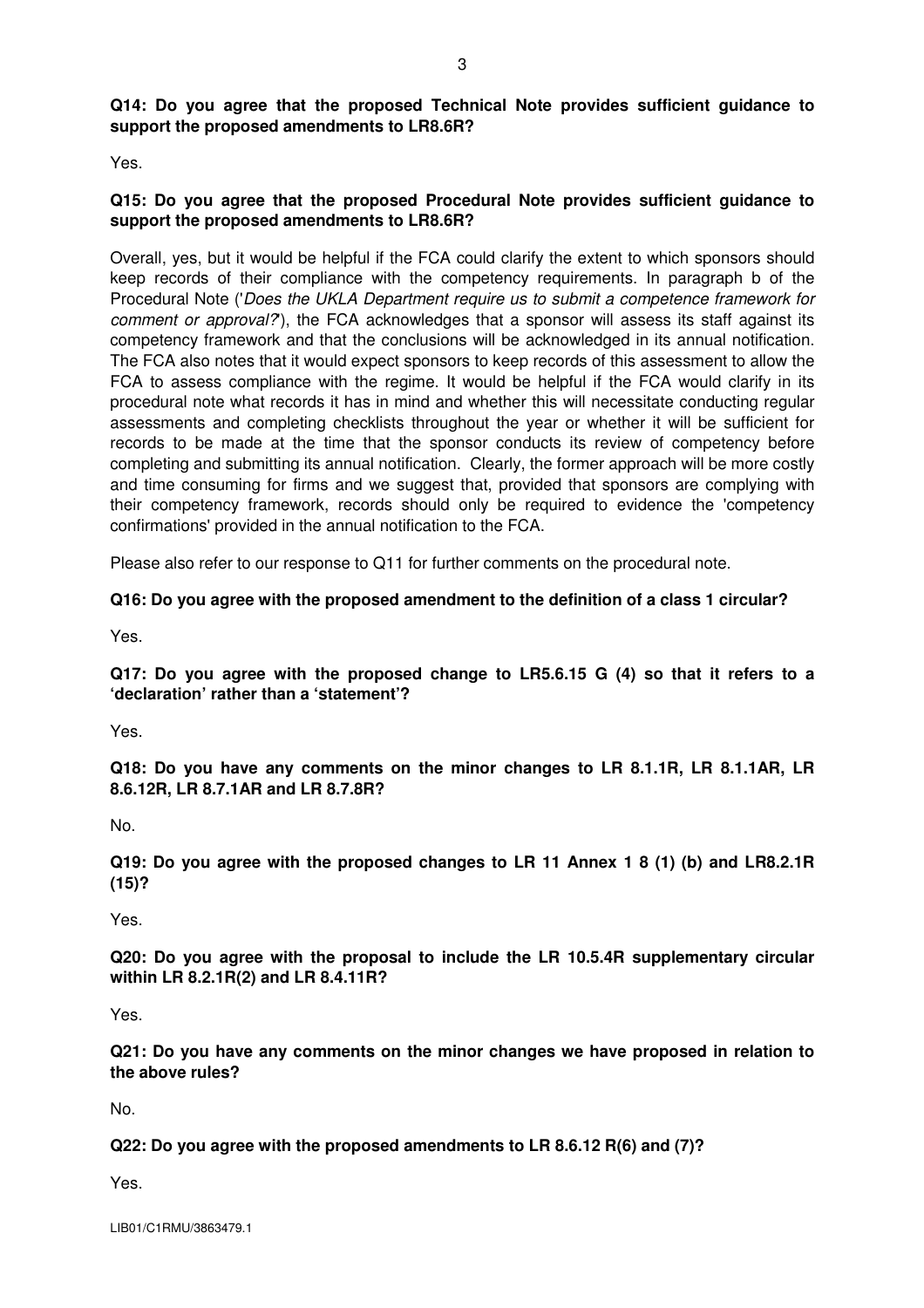## **Q23: Do you agree with the proposed amendment to LR8.7.16R and the deletion of LR 8.7.17R and LR 8.7.18R?**

We do not feel strongly that the ability for a sponsor to delegate its functions should be removed. Whilst sponsors may have not made use of this power to date, a sponsor might consider delegating its functions where it does not have capacity to carry out a sponsor service (for example, during a busy period where it does not have sufficient number of competent employees to act on certain transactions). However, equally, we do not see any problem with removing this ability if the general view from those providing feedback to the consultation supports this.

#### **DISCUSSION ON JOINT SPONSORS**

# **Q24: Are you in favour of retaining the joint sponsor regime? Please give reasons for your answer (whether 'yes' or 'no'), detailing the main advantages or disadvantages to sponsors, issuers and the market generally.**

Yes, we think that there is merit in retaining the joint sponsor regime. As the FCA notes in its consultation paper, issuers or applicants may choose to appoint multiple sponsors in order to benefit from a range of their individual sector expertise and/or geographical presence for a particular transaction. As indicated by the FCA's informal market soundings, we believe that issuers would welcome retaining these arrangements so that they can continue to enjoy this flexibility. We also consider that these arrangements enhance the UK market's competitive position amongst the global markets by allowing issuers to obtain the combined expertise of a wider range of experienced and diverse advisers.

Additionally, the retention of joint sponsor arrangements would allow more firms to take on the sponsor role. Consequently, there are increased opportunities for sponsors to gain more experience, which would in turn, contribute towards their fulfilling their competency requirements.

# **Q25: If you are in favour of retaining the joint sponsor regime, what refinements or amendments would you suggest making to the rules or guidance to improve the regime?**

In its consultation paper, the FCA identifies several issues with the joint sponsor regime. These include the perception that the sponsor which takes on the primary responsibility for contact with the FCA is the 'lead contact'. The FCA notes that this perception may deter some firms from taking on a sponsor role where they would not have primary contact with the FCA but where they would be required to comply with all of a sponsor's obligations set out in Chapter 8 of the Listing Rules. If consultation feedback confirms that this is a genuine concern for sponsors, perhaps the FCA should consider amending LR 8.5.3R so that the concept of only one sponsor having primary contact with the FCA is removed. Instead, joint sponsors may wish to share the responsibility with liaising with the FCA. This should avoid any disparity of information between sponsors, for example, where the 'lead sponsor' fails to pass on information arising from its liaison with the FCA to the 'non-lead' sponsor, or where issuers choose only to share information with the 'lead sponsor' due to its regular liaison with the FCA.

We also note that there may be concerns regarding the agreement (or lack of agreement) between the sponsors on how they are to conduct the joint sponsor arrangement on a transaction. In our view, provided that sponsors are meeting their obligations under Chapter 8, we suggest that they are best placed to decide how to manage the arrangement as between themselves.

**Q26: If the use of joint sponsors is no longer permitted, do you think the proposals in this consultation paper on the requirement for prior sponsor experience (in the form of having submitted sponsor declarations to the FCA) need to be amended? If 'yes', please explain in what way.**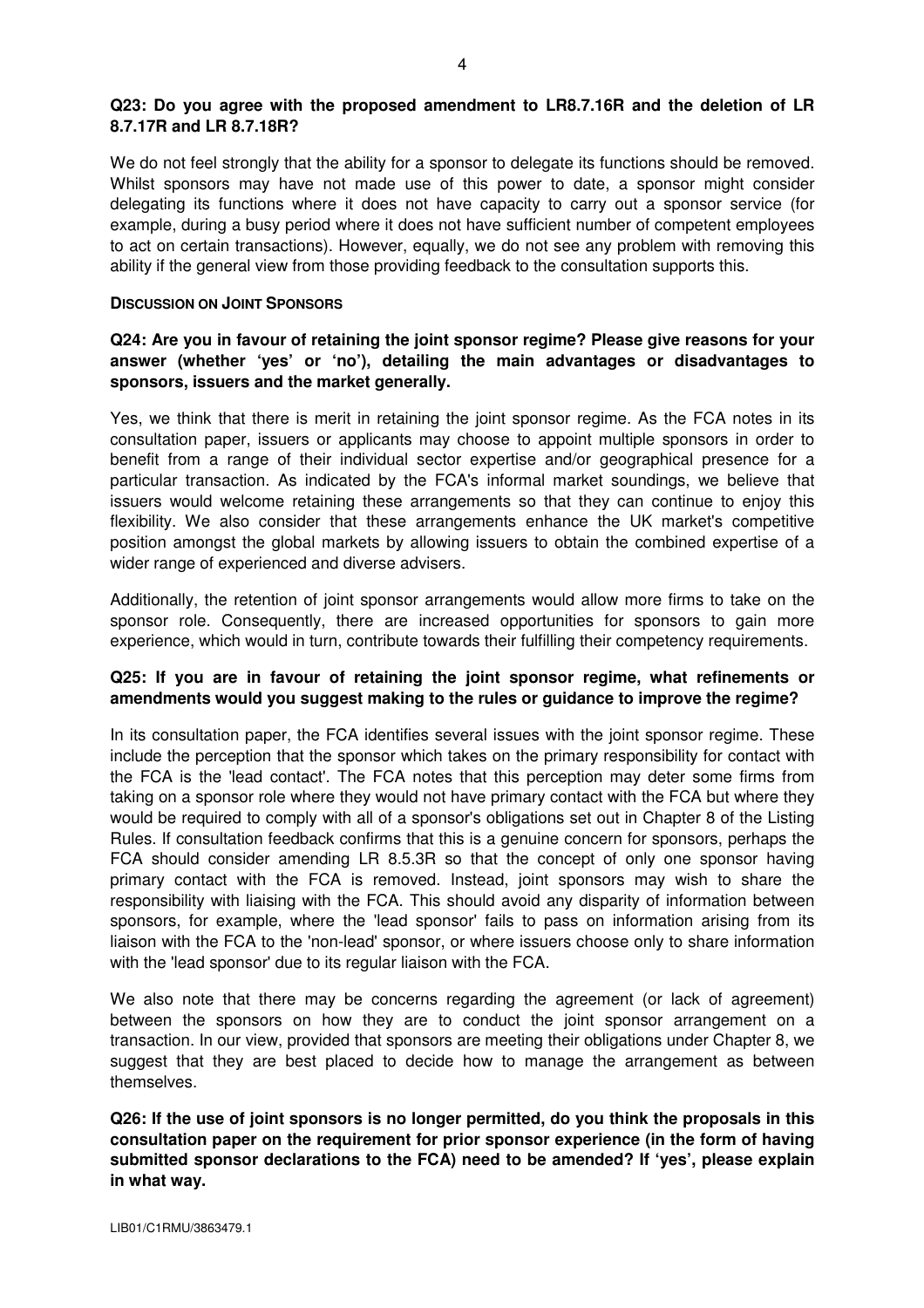No.

**Q27: Can you identify any need to retain the provisions of LR8.7.16R – 18R and LR8.3.13R relating to delegation of functions? If so, please explain your reasons.** 

See our answer to question 23.

#### **OTHER PROPOSED CHANGES TO THE LISTING RULES AND PROSPECTUS RULES**

# **Q28: Do you agree with the proposed amendment to LR 13.4.3R which will remove the obligation for premium listed companies from having to prepare a 28-day circular?**

Yes.

# **Q29: Do you agree with the proposed new PR 3.1.2AR and PR 3.1.2BR which place explicit obligations on an applicant to submit a compliant and factually accurate prospectus?**

We understand the reason for the FCA's proposal to place explicit obligations on an applicant to submit a compliant and factually accurate prospectus. We consider however, that the civil liability regime for prospectuses under FSMA is a long existing and well-established regime and, consequently, the introduction of any new administrative sanctions needs to be carefully considered in light of this regime, and in our view would merit a separate consultation.

There was a lengthy consultation process prior to the introduction of the statutory compensatory regime in 2007, in respect of section 90A and Schedule 10 of FSMA, which imposed liability on issuers in respect of loss suffered as a consequence of misleading statements or dishonest omission in certain published information disclosed by issuers. In particular, the Government commissioned Lord Davies QC to conduct a review of issuer's liability for misstatements in published information (the "**Davies Review**"). One of the conclusions of the Davies Review was that a 'fraud' test for civil liability under section 90A of FSMA would be more appropriate, rather than the lesser standard of negligence, on the basis that there is already an extensive administrative regime in place for the FCA to enforce penalties against the regime (that is, the Disclosure and Transparency Rules impose explicit obligations on issuers not to publish misleading information to the market).

Consequently, it would make sense for a similar extensive review of the test for civil liability arising from statements in prospectuses (which arises from the application of a stricter 'negligent' standard, rather than a 'fraud' standard, on the basis that it is a 'selling document') to be considered in light of whether there are suitable administrative sanctions to complement the regime. In addition, the review should also consider who should be subject to the civil and administrative sanctions (for example, the offeror or issuer).

In light of the above considerations, the FCA's rationale of aligning itself with European market practice does not appear to be a sufficient justification for proposing new rules which may have far wider implications for the existing liability regime. If the FCA wishes to explore its proposals further, we would be very happy to discuss this with you in more detail.

If the additional Prospectus Rules were to be adopted, we suggest that PR 3.1.2AR is amended to read 'an applicant must **take all reasonable care** to ensure' rather than 'an applicant must ensure' so that it is aligned with the same standard required in PR 3.1.2BR.

#### **COST BENEFIT ANALYSIS**

### **Q30: Do you have any comments on the CBA?**

No.